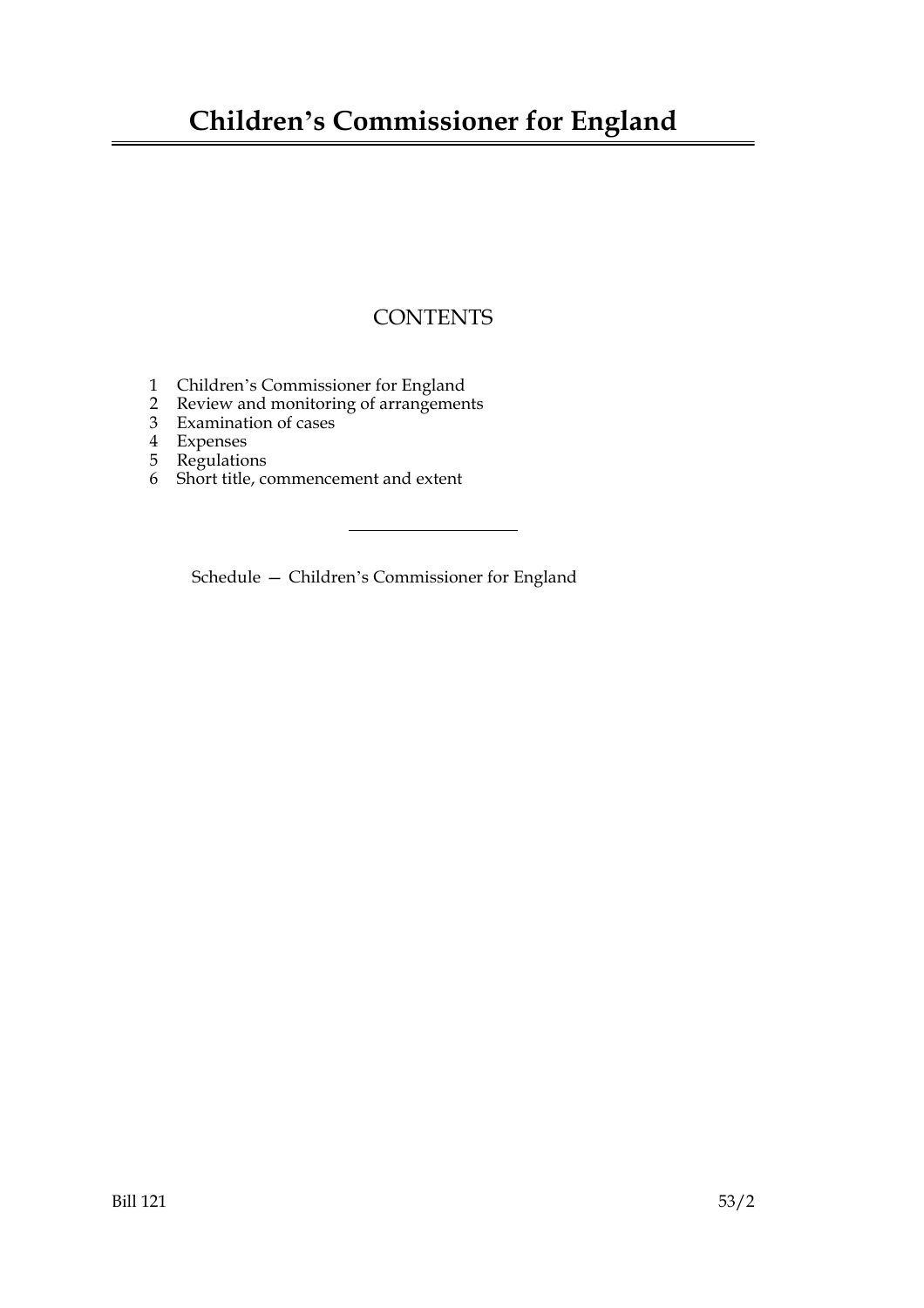# A **BILL**

#### TO

Establish a Children's Commissioner for England; to make provision for the Commissioner's duties including monitoring complaints procedures for children, overseeing arrangements for children's advocacy, monitoring legislation to ensure that the needs of children are taken into account, overseeing child death reviews and carrying out inquiries into major child abuse cases and child deaths; and to make provision to ensure that the work of the Commissioner is compatible with the UN Convention on the Rights of the Child.

E IT ENACTED by the Queen's most Excellent Majesty, by and with the advice and consent of the Lords Spiritual and Temporal, and Commons, in this present Parliament assembled, and by the authority of the same, as follows:  $\mathbf{B}_{\text{rel}}$ 

#### **1 Children's Commissioner for England**

- (1) There shall be an Office of the Children's Commissioner for England.
- (2) The Schedule shall have effect with respect to the Children's Commissioner for England ("the Commissioner").

#### **2 Review and monitoring of arrangements**

- (1) The Commissioner may review and monitor the operations of arrangements falling within subsections (2), (3) or (4) for the purpose of ascertaining whether, and to what extent, those arrangements are effective in safeguarding and promoting the rights and welfare of children to whom this Act applies.
- (2) The arrangements falling within this subsection are the arrangements made by providers of regulated children's services in England, or by the Secretary of State, for dealing with complaints or representations in respect of such services made by or on behalf of children to whom this Act applies. *10*
- (3) The arrangements falling within this subsection are the arrangements made by providers of regulated children's services in England, or by the Secretary of

*5*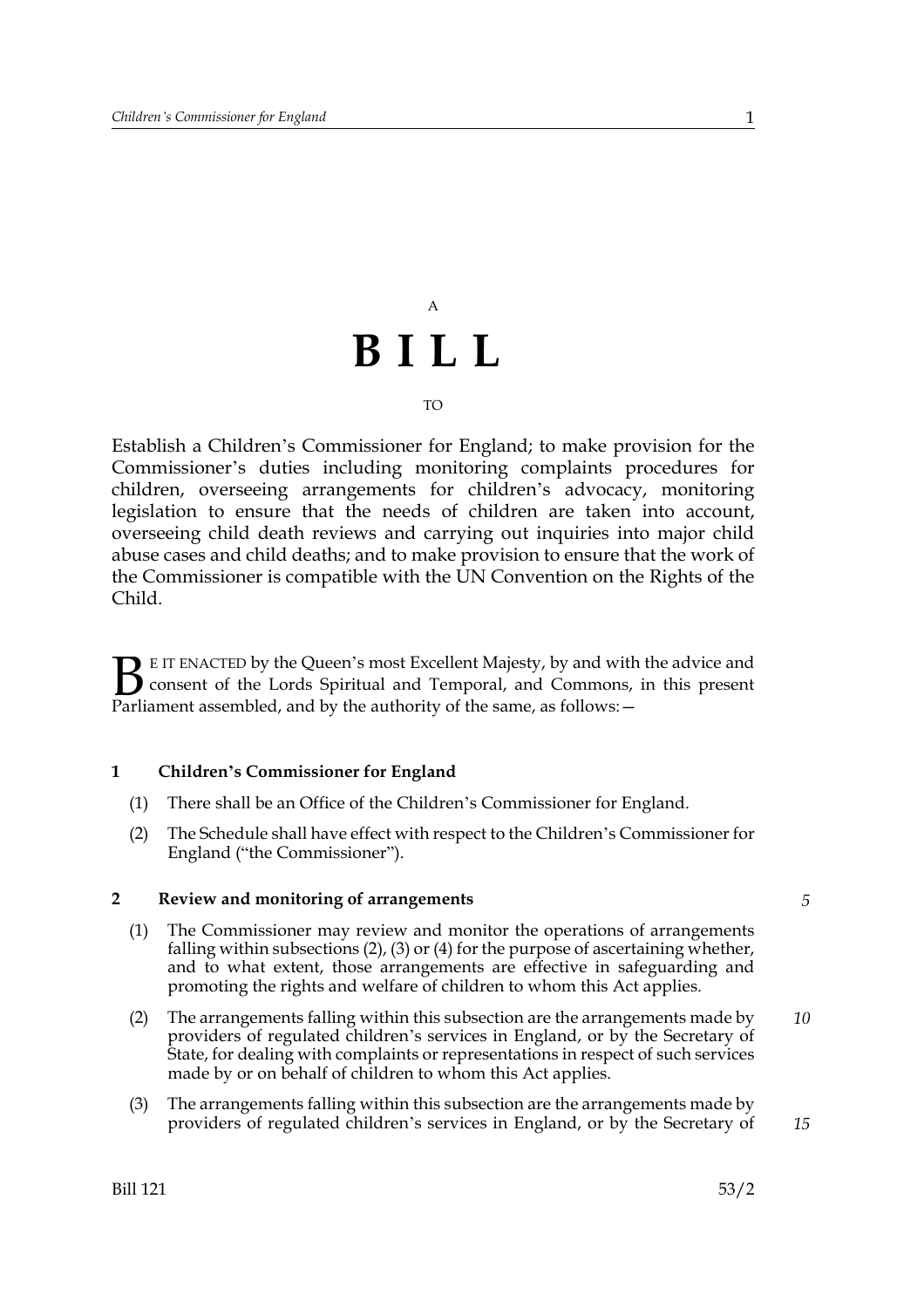State, for ensuring that proper action is taken in response to any disclosure of information which reasonably suggests*—*

- (a) that a criminal offence has been committed;
- (b) that a person has failed to comply with any legal obligation to which he is subject;
- (c) that the health and safety of any person have been endangered; or
- (d) that information reasonably suggesting that any matter falling within one of the preceding paragraphs has been deliberately concealed,

in the course of or in connection with the provision of such services.

- (4) The arrangements falling within this subsection are the arrangements made (whether by providers of regulated children's services in England, or by the Secretary of State, or by any other person) for making persons available*— 10*
	- (a) to represent the views and wishes of children to whom this Act applies; or
	- (b) to provide such children with advice and support of any prescribed kind. *15*
- (5) Regulations may confer power on the Commissioner to require prescribed persons to provide any information that the Commissioner considers it necessary or expedient to have for the purposes of his functions under this section.

#### **3 Examination of cases**

- (1) Regulations may make provision for the examination by the Commissioner of the cases of particular children to whom this Act applies.
- (2) The regulations may include provision about*—*
	- (a) the types of case which may be examined;
	- (b) the circumstances in which an examination may be made;
	- (c) the procedure for conducting an examination, including provision about representation of parties; and
	- (d) the publication of reports following an examination.
- (3) The regulations may make provision for*—*
	- (a) requiring persons to provide the Commissioner with information; or
	- (b) requiring persons who hold or are accountable for information to provide the Commissioner with explanations or other assistance,

for the purposes of and examination or for the purposes of determining whether or not any recommendation made in a report following an examination has been complied with.

- (4) For the purposes mentioned in subection (3), the Commissioner shall have the same powers as the High Court in respect of*—*
	- (a) the attendance and examination of witnesses (including the adminstration of oaths and affirmations and the examination of witnesses abroad); and *40*
	- (b) the provision of information.
- (5) No person shall be compelled for the purposes mentioned in subsection (3) to give any evidence or provide any information that he could not be compelled to give or provide in civil proceedings before the High Court.

*25*

*20*

*5*

*35*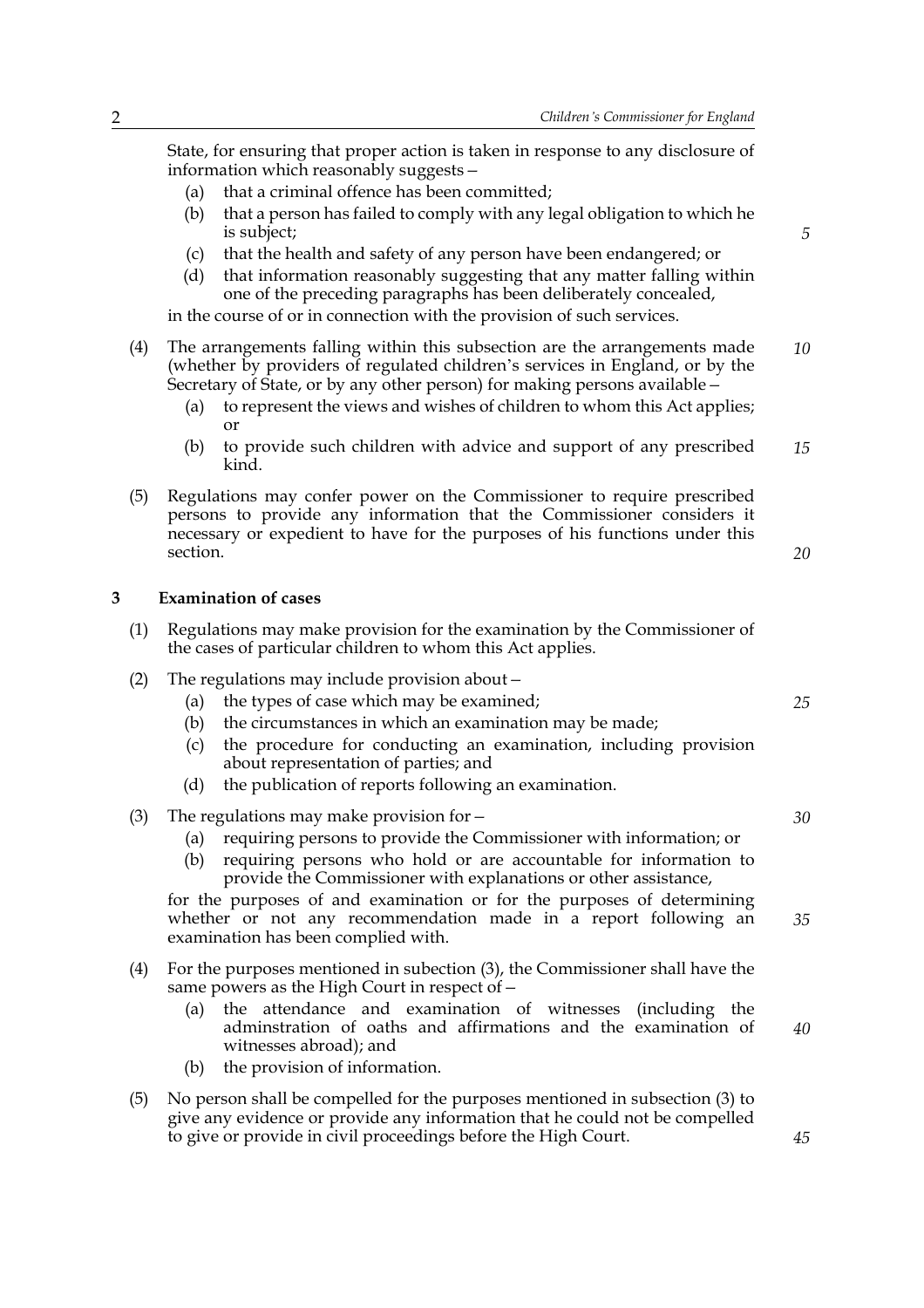(6) *The regulations may make provision for the payment by the Commissioner of sums in respect of expenses or allowances to persons who attend or provide information for the purposes mentioned in subsection (3).*

#### **4 Expenses**

*Any expenditure incurred by the Secretary of State by virtue of this Act shall be paid out of money provided by Parliament. 5*

#### **5 Regulations**

- (1) Any power to make regulations under this Act is exercisable by statutory instrument.
- (2) A statutory instrument containing regulations under this Act shall be subject to annulment in pursuance of a resolution of either House of Parliament. *10*

#### **6 Short title, commencement and extent**

- (1) This Act may be cited as the Children's Commissioner for England Act 2003.
- (2) This Act shall come into force one year after it has received Royal Assent.
- (3) This Act extends to England only.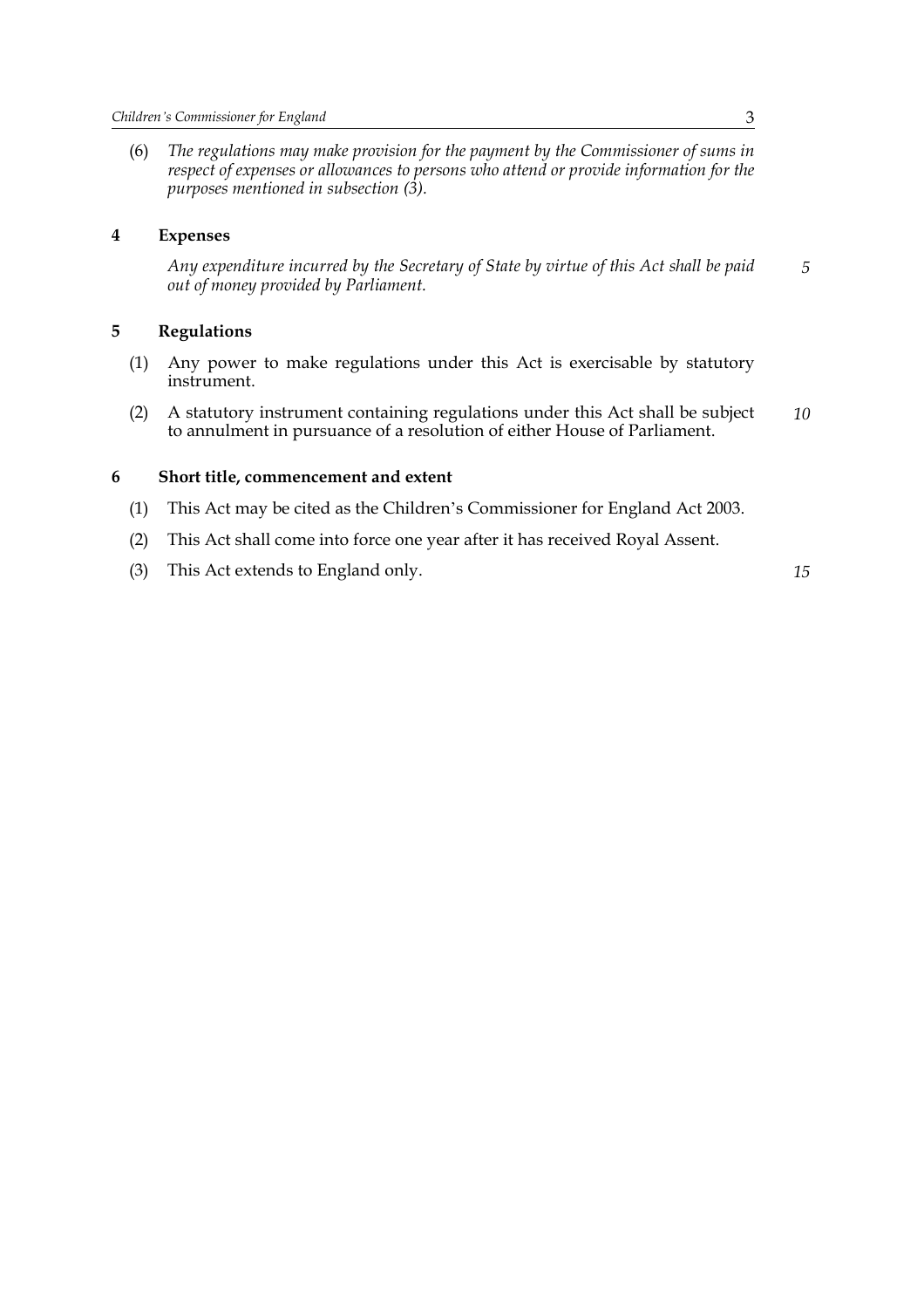### SCHEDULE Section 1

#### CHILDREN'S COMMISSIONER FOR ENGLAND

#### *Status*

- 1 (1) The Commissioner shall be a corporation sole.
	- (2) The Commissioner shall not be regarded as a servant or agent of the Crown or as enjoying any status, immunity or privilege of the Crown; and the Commissioner's property shall not be regarded as property of, or held on behalf of, the Crown. *5*

#### *Appointment and tenure of office*

- 2 Regulations may make provision as to—
	- (a) the appointment of the Commissioner (including any conditions to be fulfilled for appointment);
	- (b) the filling of vacancies in the office of Commissioner; and
	- (c) the tenure of office of the Commissioner (including the circumstances in which he ceases to hold office or may be removed or suspended from office). *15*

#### *Remuneration*

- 3 *The Secretary of State shall—*
	- (a) *pay the Commissioner such remuneration and allowances; and*
	- (b) *pay or make provision for the payment of such pension or gratuities in respect of him, 20*

*as may be provided for under the terms of his appointment.*

#### *Staff*

- 4 (1) The Commissioner may appoint such staff (one of whom shall be appointed as Deputy Commissioner) as he considers necessary to assist him in the exercise of his functions. *25*
	- (2) During any vacancy in the office of Commissioner or at any time when the Commissioner is for any reason unable to act, the Deputy Commissioner shall exercise the Commissioner's functions; and any property or rights vested in the Commissioner may accordingly be dealt with by the Deputy Commissioner as if vested in him.

#### *General powers*

- 5 (1) Subject to any directions given by the Secretary of State, the Commissioner may do anything which appears to him to be necessary or expedient for the purpose of, or in connection with, the exercise of his functions.
	- (2) That shall include, in particular*—*

*10*

*30*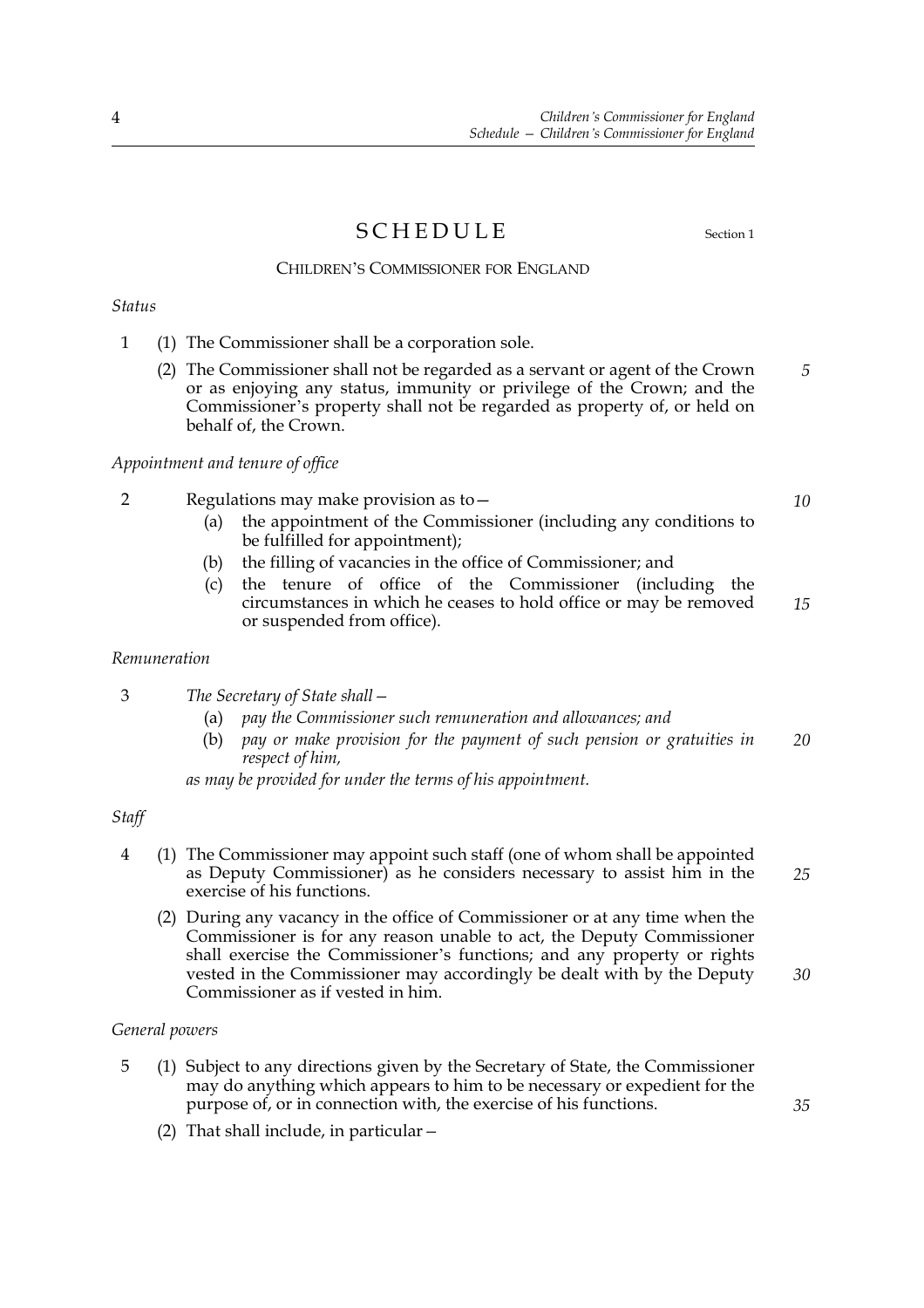- (a) co-operating with other public authorities in the United Kingdom;
- (b) acquiring and disposing of land and other property; and
- (c) entering into contracts.

#### *Accounts and reports*

- 6 (1) The Commissioner shall keep proper accounting records.
	- (2) The Commissioner shall prepare accounts for each financial year in such form as the Secretary of State may with the consent of the Treasury determine.
- 7 Regulations may provide for the Commissioner to make periodic or other reports to the Secretary of State relating to the exercise of his functions and may require the reports to be published in the manner required by the regulations.

#### *Accoujnting officer*

- 8 (1) The accounting officer for the Commissioner's Office shall be the Commissioner.
	- (2) But where*—*
		- (a) the Commissioner is incapable of discharging his responsibilities as accounting officer; or
		- (b) the office of Commissioner is vacant (and there is no acting Commissioner),

the Treasury may designate a member of the Commissioner's staff to be the accounting officer for so long as the conditions in sub-paragraph (a) or (b) above apply.

- (3) The accounting officer for the Commissioner shall have, in relation to the accounts of the Commissioner and the finances of the Commissioner's Officer, the responsibilities which are from time to time specified by the Treasury. *25*
- (4) In this paragraph, references to responsibilities include, in particular, responsibilities*—*
	- (a) in relation to the signing of accounts;
	- (b) for the propriety and regularity of the finances of the Commissioner's Office; and
	- (c) for the economy, efficiency and effectiveness with which the resources of the Commissioner's Office are used.
- (5) The responsibilities which may be specified under this paragraph include responsibilities owed to the House of Commons or its Committee of Public Accounts. *35*
- (6) In this paragraph and paragraph 9 "the Commissioner's Office" means the Commissioner and the members of his staff.

#### *Examinations by the Comptroller and Auditor General*

9 For the purpose of enabling him to carry out examinations into, and report to Parliament on, the finances of the Commissioner's Office, the Comptroller and Auditor General*—* *20*

*15*

*5*

*10*

*30*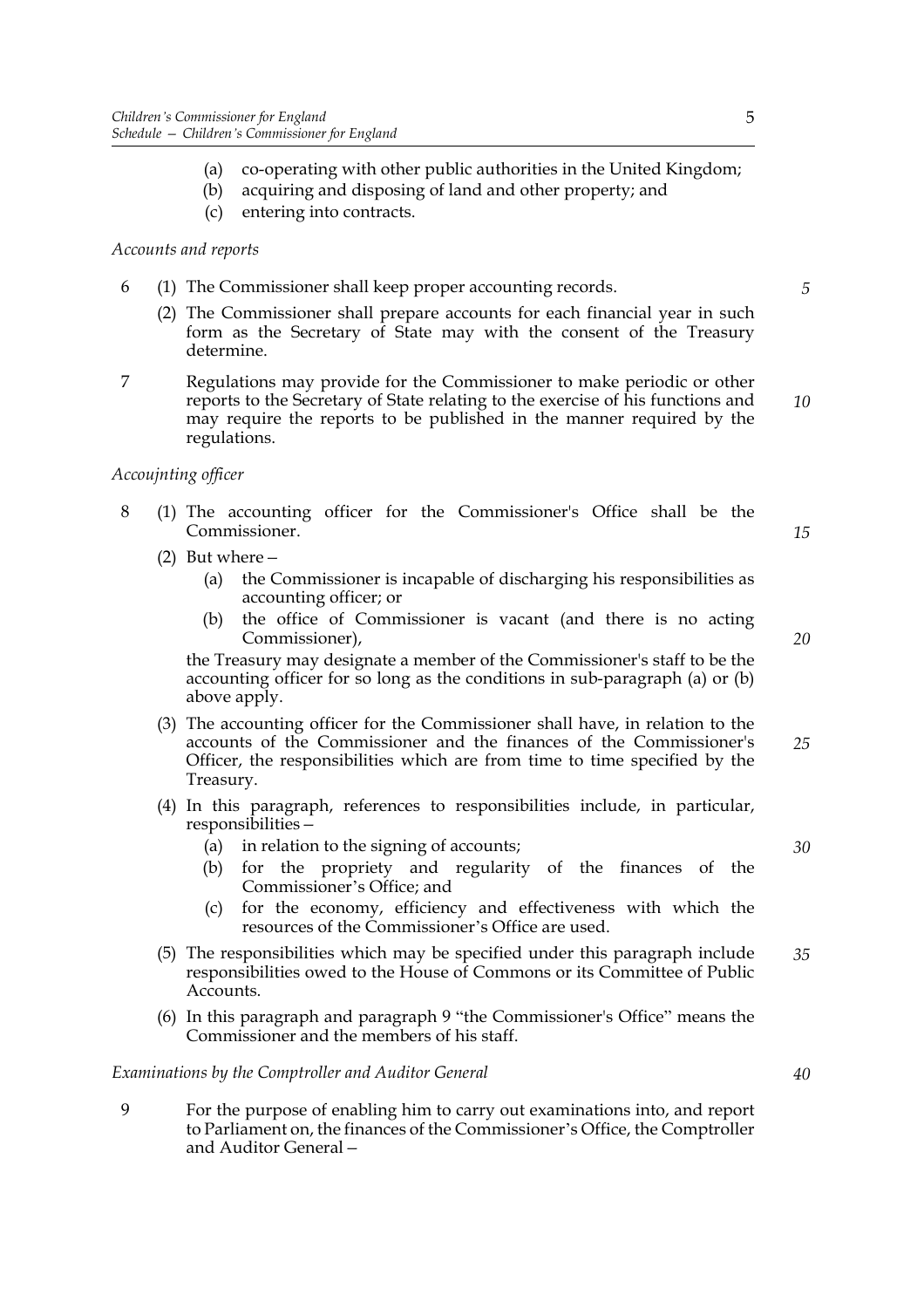- (a) shall have a right of access at all reasonable times to all such documents in the custody or under the control of the Commissioner, as he may reasonably require for that purpose; and
- (b) shall be entitled to require from any person holding or accountable for any of those documents any assistance, information or explanation which he reasonably thinks necessary for that purpose.

#### *Payments*

10 *The Secretary of State may make payments to the Commissioner of such amounts, at such times and on such conditions (if any) as the Secretary of State considers appropriate.*

#### *General*

11 In the House of Commons Disqualification Act 1975, in Part III of Schedule 1 (certain disqualifying offices), the following entries are inserted at the appropriate places*—*

"Children's Commissioner for England."

"Member of the staff of the Children's Commissioner for England.".

- 12 In the Northern Ireland Assembly Disqualification Act 1975, the same entries as are set out in paragraph 11 are inserted at the appropriate places in Part III of Schedule 1.
- 13 Regulations may provide that the office of Children's Commissioner for England shall be added to the list of "Offices" in Schedule 1 to the Superannuation Act 1972 (offices etc. to which section 1 of that Act applies). *20*

*5*

*10*